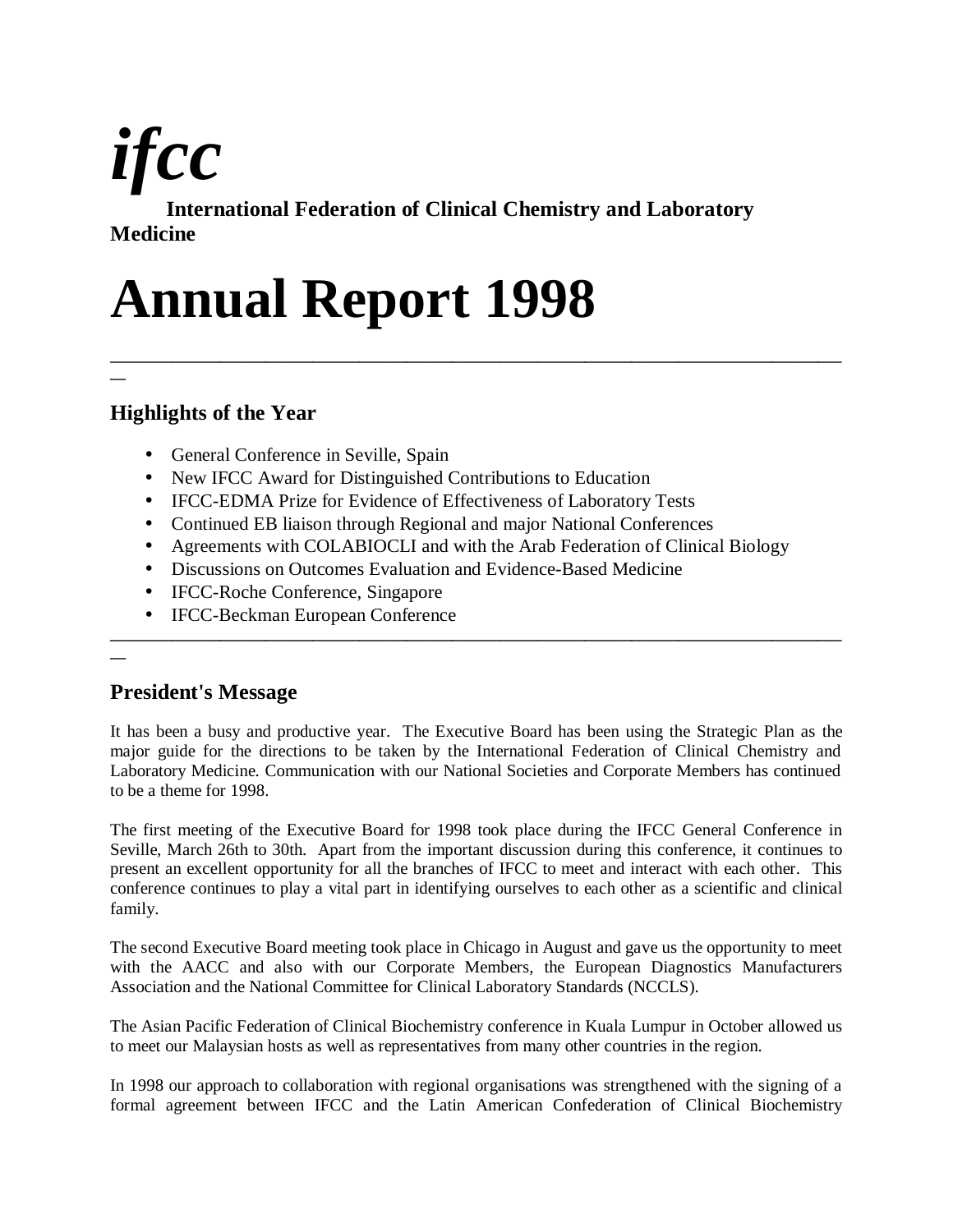(COLABIOCLI) and also a separate agreement with the Arab Federation of Clinical Biology (AFCB). The Executive Board members also took part in many other National and Regional meetings. The personal contact established in such situations is a vital part of understanding the needs of our members.

On behalf of our National Societies and Corporate Members we had input to the European Commission on possible legislation which would have an adverse effect on the functioning of our profession. We have also been able to intervene directly with the governments of two of our National Societies to protect the interests of our profession.

Critical issues for the success of IFCC which have been addressed during 1998 and will continue to be addressed during 1999, include the Technical Secretariat organisation together with the staffing and resources it requires if it is to further serve the growing communication and management needs of IFCC. The Federation is becoming a highly professional organisation in an age of rapidly changing technology. The second key issue was the decision to end the paper publication of JIFCC and to put significant resources into electronic publishing. Such decisions are always controversial. After much consideration and debate the Executive Board believes that it has to give the leadership necessary for the Federation to move forward with this new, rapidly developing communication tool.

We are looking forward to exciting scientific and social programs during the International Congress of Clinical Chemistry in Florence, Italy in June, 1999. We will be reporting to you there on the work of the last three years. We also hope to see that the new voting process during the Council meeting will be a success.

My sincere thanks to all of you for your communication, ideas and questions during the past year. I look forward to seeing many of you in Florence. If you have any questions please do not hesitate to contact any member of the Executive Board.

\_\_\_\_\_\_\_\_\_\_\_\_\_\_\_\_\_\_\_\_\_\_\_\_\_\_\_\_\_\_\_\_\_\_\_\_\_\_\_\_\_\_\_\_\_\_\_\_\_\_\_\_\_\_\_\_\_\_\_\_\_\_\_\_\_\_\_\_\_\_\_\_\_\_\_\_\_\_\_\_\_\_\_\_\_

M J McQueen

 $\overline{\phantom{a}}$ 

# **Executive Board (EB)**

EB met three times in 1998, in Seville, Chicago, and Kuala Lumpur. During these meetings EB took the opportunity to meet with Regional organisations, with the AACC (our largest member), and with representatives of National Societies and other organisations concerned with in-vitro diagnostics and laboratory medicine.

The General Conference of IFCC was held in Seville and provided a focus and meeting point for all the Divisions and most of the Committees and Working Groups in our organisation. Around 150 people attended and in addition to open and closed meetings there was a scientific presentation on Micromachines and Microminiaturisation by Professor Larry Kricka. A Conference Dinner provided insights into the production of sherry, and revealed an unexpected talent for flamenco dancing in the EMD Chairman.

#### *Awards*

The IFCC awards which will be presented at the triennial meeting in Florence were advertised for nominations in 1998. In addition to the long-standing Distinguished Clinical Chemist and Distinguished International Contribution awards, an new award on the same level for Distinguished Contribution to Education will be presented for the first time. Discussions with AVL led to continuation of the IFCC-AVL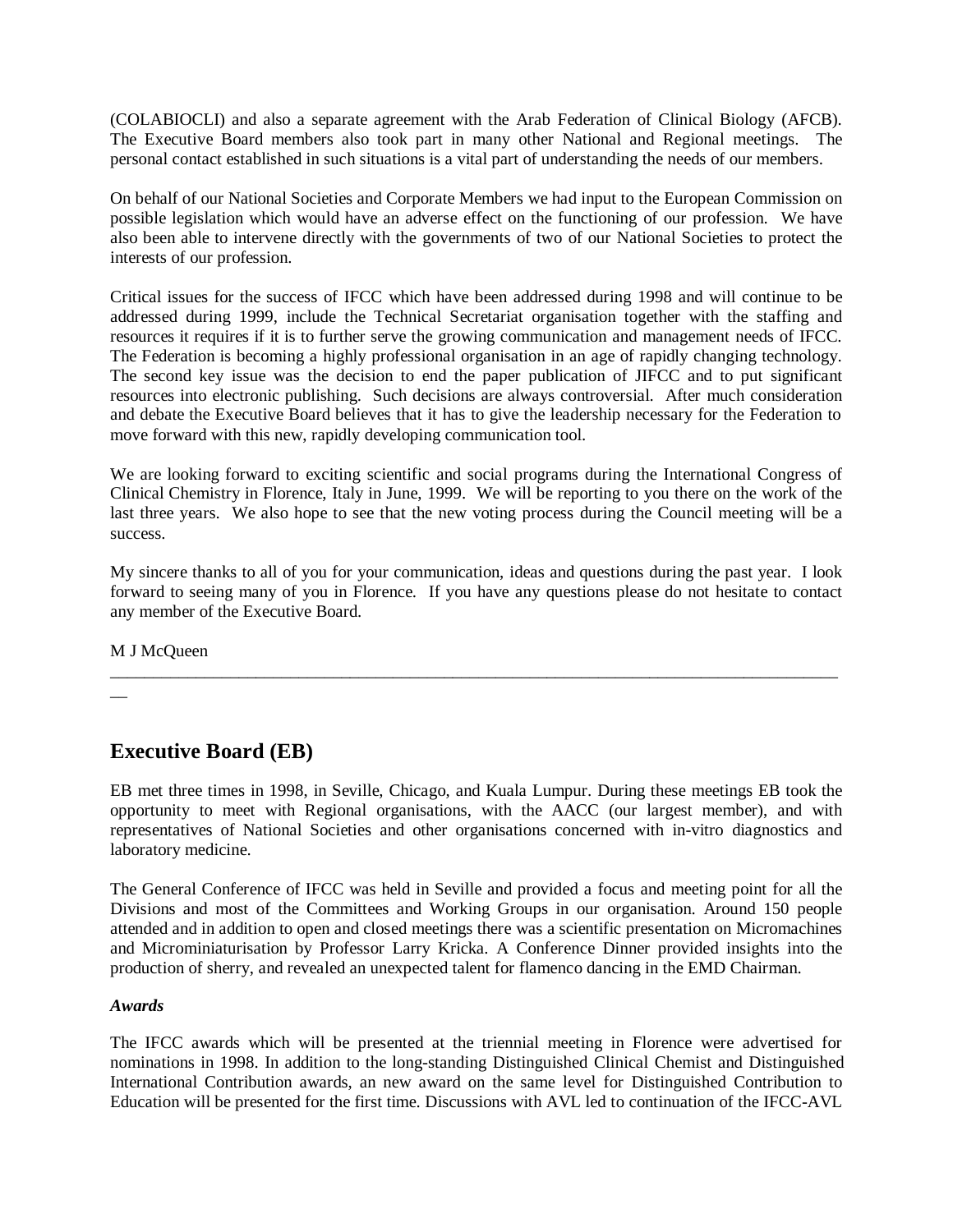prize for work in critical care medicine, and the European Diagnostic Manufacturers Association (EDMA) have agreed to sponsor a prize for work on the effectiveness of laboratory tests.

## *Professional Scientific Exchange Programme*

This programme for young colleagues (< 40 years) in our discipline was established in 1998. It is open for laboratories in all countries where an IFCC member society is active.

The objectives of this new IFCC Programme are:

- to promote international twinning between laboratories and to facilitate the exchange of laboratory scientists of IFCC member societies.
- to support exchange of knowledge between laboratories based on visits of young scientists to top laboratories in the field.
- to increase high-level education through science and scientific activities in Clinical Chemistry and Laboratory Medicine and to transfer the knowledge of new technology among IFCC member societies.

EB has formed a Task Force (M M Müller, Chair; E Magid and P Mocarelli, Members) for evaluation of applications and for facilitating the exchanges. In 1998 a total of nine applications were received and six scholarships were granted: two long term visits (1year) and four short term visits (1 to 3 months)

The applicants came from Croatia, Bulgaria, Macedonia, Romania, and Vietnam. They visited laboratories and departments in Austria, France, Hong Kong, Sweden, UK, and USA.

The topics of the long term visits were related to molecular biology of Parkinson's Disease and atherosclerosis. During the short term visits young colleagues were trained in electrophoresis, molecular biology, ELISA, chromatography, and oxygen radicals measurement. It is hoped that our young colleagues will again take advantage of this programme in 1999.

# **Communication and Publications Division (CPD)**

During 1998, a new name was adopted for the former Publications Division. This reflects its evolving role, from an original responsibility for publication of IFCC Documents towards providing educational information and news about IFCC and Clinical Chemistry for members of all our societies. In parallel with this, the availability of electronic means of communication through the World Wide web and the use of email provides an opportunity for direct delivery of information. The main events and achievements of the Division in 1998 year involve the IFCC Web Page (www.ifcc.org).

The Division as a whole met in Seville at the IFCC General Conference in March and again in Miami in September. Other meetings took place between the Chair and the Executive Board, and at the Technical Secretariat in Nancy for those involved in development of the Web Site. During 1998 Bernard Gouget (France) served as CPD Chair and Gordon Challand (UK), Johan Waldenström (Sweden), Andreas Rothstein (Columbia), Stephanie Wells (USA) (Corporate Representative) and Xavier Fuentes Arderiu (Spain) (Chairman of the WG on Spanish Nomenclature and Terminology) were the other members.

The CPD saw its main objectives as being to:

• provide IFCC Members with high quality publications pertaining to Clinical Laboratory sciences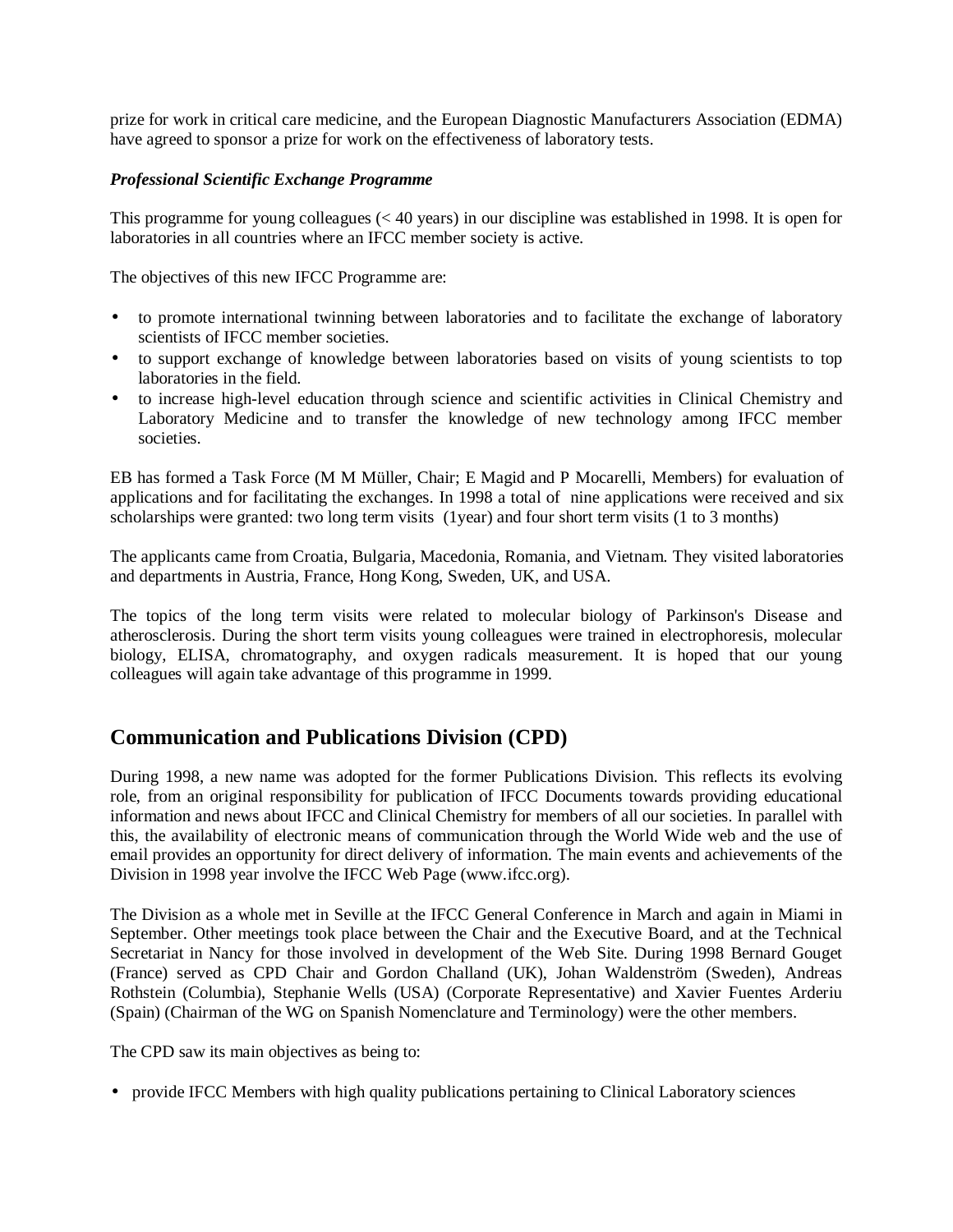• establish and strengthen the means of communication within and between IFCC Divisions, Committees, Working Groups and Regional Organisations and between IFCC Officers and IFCC Members.

The importance of these objectives is indicated by the change in the name to include Communications as the first activity.

## *The IFCC Web Site*

During 1998, the main focus of IFCC Web activity moved to the Technical Secretariat at Nancy. This move will allow better interaction with IFCC staff and provide more up-to-date information, while reducing the load on volunteers. The information available includes:

- IFCC Handbook
- Strategic Plan
- A section for each of the Divisions
- Links to World Lab and other IFCC meetings
- Forms for Visiting Fellowships
- A meetings database
- Links to societies and Corporate Members
- Publications- complete or in abstract form
- Diccionario Ingles-Espanol
- Bergmeyer Conference abstracts
- Information and programme for IFCC-Roche Genomics Meeting

In 1996, the IFCC Web site at http://www.ifcc.org was a significant advance for the Federation, with its focus on education, IFCC Publications, and on advertising the IFCC and its activities. In 1998 there was a further evolution both in the physical location, and in the role played in internal and external communication for the IFCC.

Physically the file store is in a server close to the Technical Secretariat in Nancy. This facilitates the sharing of specialist manpower resources with similar local activities.

The current site map mirrors the organisational structure of IFCC with dedicated subdirectories for the EB and each of the Divisions (SD, EMD, CPD, CCD). The type of material present is equivalent to the content of the IFCC Handbook, recent Strategy Papers, and for some Divisions, extra material which has been developed with specific Working Groups or Committees.

As with paper-based publications, there are many tasks in disseminating information through the WWW. Commissioning and writing of articles, editorial review, and preparation of copy for publication are all required. The technical tasks will be undertaken by a Working Group of three people with the assistance of Technical Secretariat staff.

#### *JIFCC*

A major change in direction was agreed to in 1998, driven in part by the difficulties in financing the paper JIFCC through advertising and in part by the opportunities for better distribution offered by the world wide web. From the start of 1999 only the electronic version will be produced, and IFCC hopes that societies where few members have Web access will download and reprint the material locally. The vision for JIFCC includes: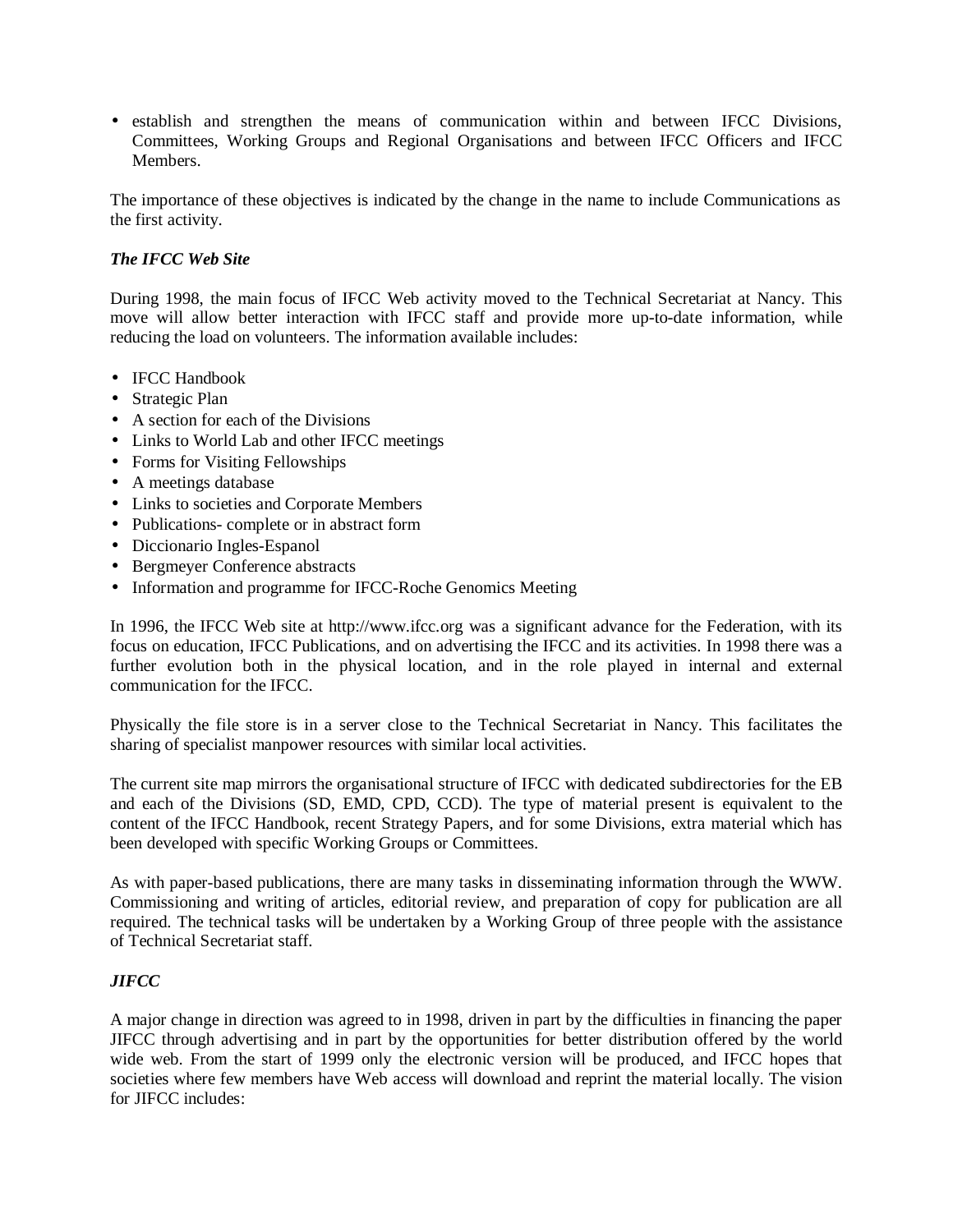- Provision of educational and scientific articles in a timely manner
- Continued improvement in the quality of articles
- 2-3 years planning ahead for publications
- An increase in the number of articles in areas of laboratory medicine other than clinical chemistry
- One 'themed' issue each year
- Plan to publish one article in each of pathophysiology/clinical issues, technology/ scientific developments, and management in each issue
- Publish all relevant IFCC documents, position papers, recommendations, etc., either in whole or in summary
- Rewritten instructions to the authors to achieve more uniformity in the published articles
- Availability of abstracts in Spanish

#### *IFCC News*

IFCC News will continue under the editorship of Andreas Rothstein. The News will appear not only on the IFCC Web Site but also in a special section of the journal *Clinical Chemistry and Laboratory Medicine* (CCLM), following an agreement with the publisher Walter de Gruyter.

#### *New agreement with 'Clinical Chemistry and Laboratory Medicine'*

During the year a new arrangement for initial publication of IFCC Documents in CCLM was reached. In addition to appearance of such papers and IFCC News in a special IFCC section, and their free availability through the CCLM Web Site, IFCC has been granted a number of free electronic subscriptions and intends to make these available to one colleague nominated by each IFCC Member society. There will also be reduced rate subscriptions available for the paper CCLM through National Societies.

Work is proceeding within CPD on public relations, translations (particularly into Spanish), and other projects. A number of closed and open meetings will be held at the ICCC in Florence to communicate the CPD's activities and directions to registrants.

# **Congress and Conference Division (CCD)**

During 1998, preparations were made for the transition between the first Chairman of this Division, Oren Zinder, and the new Chairman, Graham Beastall. Other Members of the Division during 1998 were Francesco Dati (Germany), Thomas Moyer (USA), Jerzy Naskalski (Poland), Hermann Wisser (Germany), Paul Whitlock (Beckman Instruments: Corporate representative).

The CCD met twice during 1998, once at the IFCC General Conference in Seville, Spain in March, and secondly at the 8th Asian-Pacific Congress of Clinical Biochemistry in Kuala Lumpur, Malaysia in October.

## *Conference Guidelines*

The main projects of the CCD for 1998 were:

- Continue drafting the basic documents defining the work of the CCD
- Solicit bids for the 2005 IFCC Congress, evaluate them, and submit a recommendation to the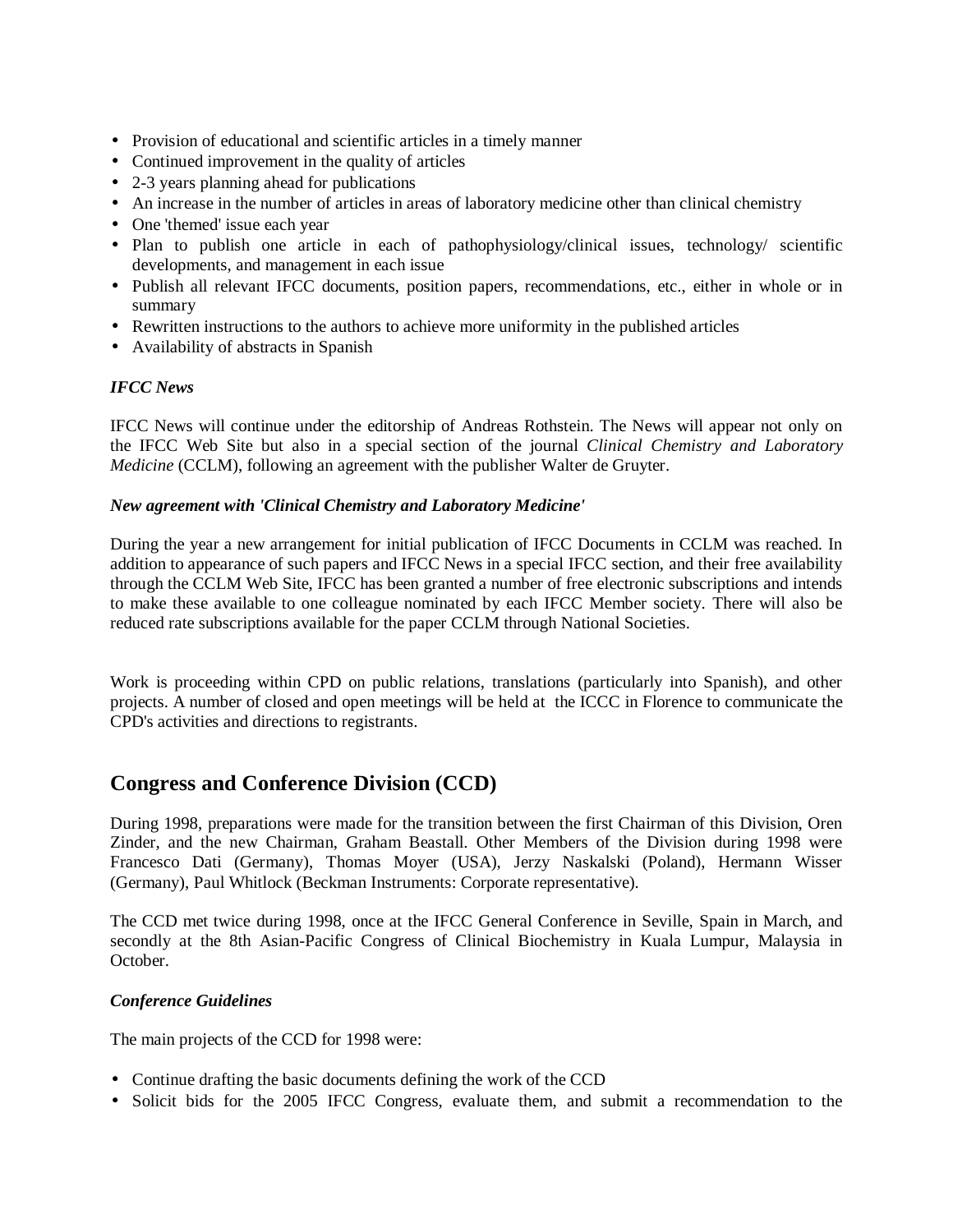Executive Board

- Interact with the 1999 IFCC Florence Congress organisers and those of the 2002 IFCC Kyoto Congress to follow up on the organisation of these meetings
- Interact with the organisers of the future IFCC Regional congresses
- Review requests for IFCC Auspices for professional conferences
- Solicit nominations for membership on the CCD to fill vacancies from January 1, 1999

The document "Guidelines for IFCC International Congresses" was completed, and approved by the Executive Board. This document includes guidelines on submission of bids to host an IFCC Congress, relationships between the organisers and the IFCC, and requirements for undertaking the organisation of the Congress on behalf of the IFCC. This document was instrumental in assisting the societies who applied to host the 2005 Congress in their efforts to make a full and complete application, and to understand their responsibilities should they be selected to host the 2005 Congress.

The "Guidelines for IFCC Regional Congresses" was also completed, and approved by the Executive Board. This was a completely new document detailing the requirements for hosting an IFCC Regional Congress, the obligations of the IFCC to the host society, and the responsibilities and obligations of the host society to the IFCC in the organisation of the Regional Congress. The final draft of the document, prior to definitive approval by the EB (since obtained), was disseminated to the four IFCC regions (AFCB, APFCB, COLABIOCLI, FESCC) for their comments. The final, approved, document was sent to the societies organising the Regional Congresses so that they could utilise them in their preparations for up-coming regional congresses.

The "Guidelines for the IFCC General Conference" was awaiting final submission to the EB. This document details the complete procedure for the soliciting of bids to host the Conference, its organisation, and the responsibilities of each participant in the organisation. These include: The IFCC Secretary, the IFCC Treasurer, the CCD, the IFCC-TS, and the host society. A major input into the formulation of this document was made following the experience of the 1998 IFCC General Conference in Seville.

The CCD has begun in the formulation of a new document designated: "Guidelines for Obtaining IFCC Auspices for Conferences and Meetings". This document, now in its second revision, details the requirements necessary for the recognition of a congress, conference, meeting, or symposium, whose organisers would like to obtain the "seal of approval" of the IFCC for their meeting. This recognition by the IFCC, the premier international organisation in the fields of laboratory medicine, is felt by many to be an important and visible recognition of the scientific, educational, and practical worth of the meeting. It is intended to support more active registration, more prominent speakers, and a more active corporate support. In addition, by its granting of "Auspices" the IFCC assists in the promotion of the meeting through the IFCC publications and electronic bulletin boards. The final draft of this document is now in its last revision.

The CCD is in the planning stages of designing and writing an interactive CD to be used in conjunction with the IFCC Web Site, to assist potential congress organisers to obtain the maximum information necessary regarding dates, venues, and application procedures, for future conferences. This information "package" will also include registration data and all other information from former IFCC-supported congresses, etc, in order to facilitate applications to host a future IFCC meeting. An initial draft has been made, and will be revised and improved during 1999. This project will be carried out with the collaboration of the Communication and Publications Division.

## *Future Congresses*

The CCD met on two occasions with the organisers of the Florence Congress, and was impressed with the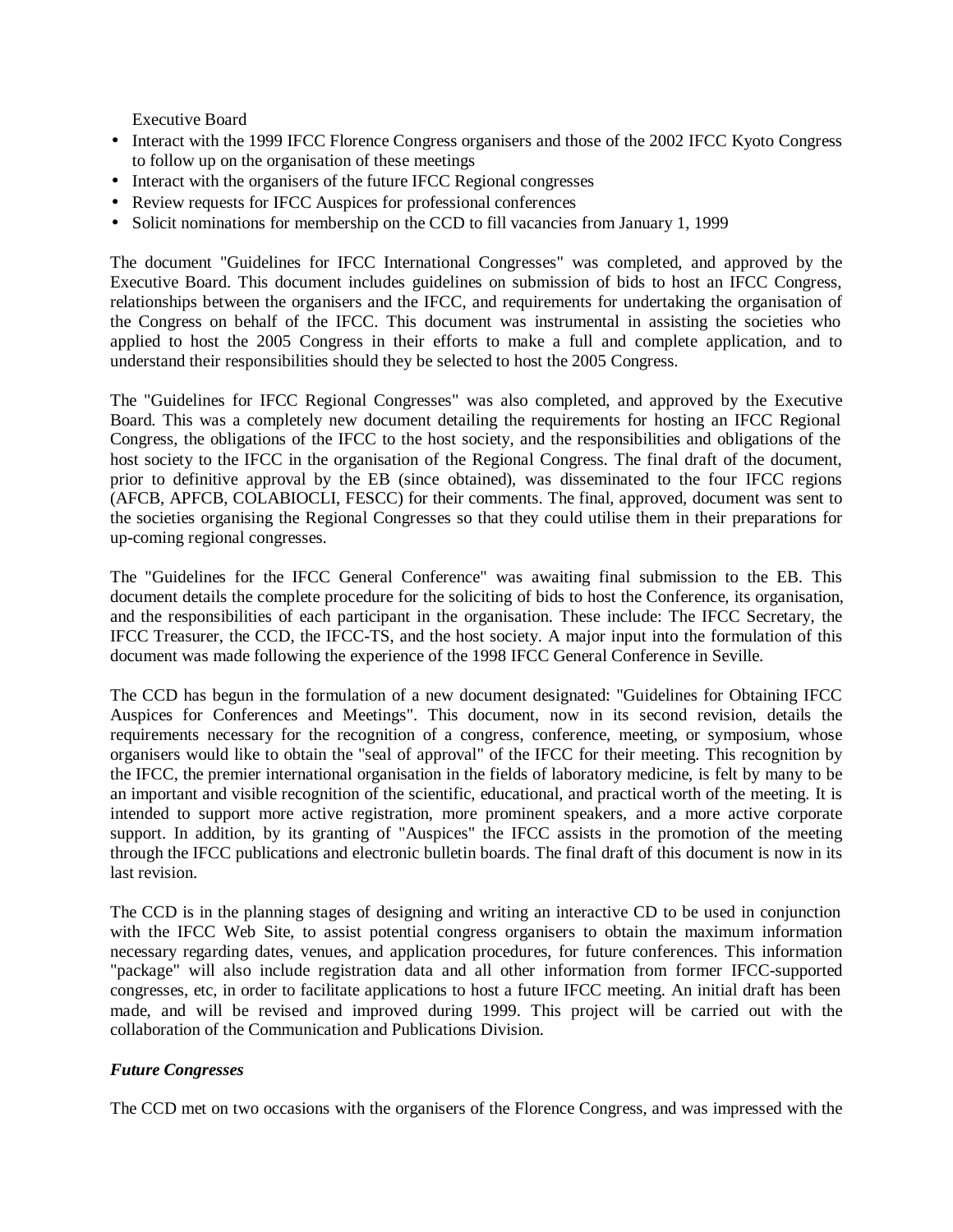progress that this organisation had made. The CCD also met twice in 1998 with the organisers of the Kyoto Congress. In Kuala Lumpur, the complete organising committee was present at the meeting. T. Moyer of the CCD made a site-visit to Kyoto on behalf of the CCD, and saw the situation at first-hand. It would seem that most of the problems such as exhibition space have been resolved, or that possible solutions have been proposed.

The CCD met in Seville with the organisers of the next Arab Federation Congress to be held in Rabat Morocco in May 3-6, 2000. This was a very productive meeting, and a close collaboration between the organisers and the CCD was established.

# **Education and Management Division (EMD)**

The EMD activities were overseen by Peter Wilding (USA), Chair; and Marek Dominiczak (UK), Michael Mayer (Israel), Risto Heikkinen (Finland), Daniel Mazziotta (Argentina) and Ian Wilkinson (Canada) as Members. They met in Seville, and again in London in November, to review and set directions for this Division.

## *Courses*

Courses were held in Warsaw, Poland, and Xian, China in May 1998. Topics included the work of the Committee on Financial Laboratory Management, quality management and molecular biology. In each case EMD members participated and collaborated with local organisers.

Preparations were also made during 1998 for the Master Course on Education to be held as a satellite meeting before the Florence ICCC. Open meetings to publicise the work of EMD will also be held during the ICCC.

#### *Committees and Working Groups*

## ANALYTICAL QUALITY

Projects in Latin America were undertaken in 1998 and proposals for similar activities in Bulgaria, India and Iran are under consideration. These projects consist of distribution of donated control sera and reports on test performance for participants. Information on outcomes was presented at the IFCC General Conference and at a number of meetings within Latin America. Follow-up and continuation of EQA activity in participating countries is important and may be helped through further serum donations or through local production.

#### FINANCIAL LABORATORY MANAGEMENT

During 1998, the Committee completed field studies of Laboratory Organisation and Management in Slovakia and the Czech Republic. This produced valuable information and the possibility of similar studies in other countries is being explored. This Committee is now able to offer courses which relate to many aspects of Laboratory Management, including computers in laboratory management, communications, and management development and training.

#### SYSTEMATIC REVIEWS IN LABORATORY MEDICINE

Papers have been commissioned as examples of systematic reviews, and a lecture on Systematic Reviewing at the Baltic Conference led to significant contacts. A database of approximately 35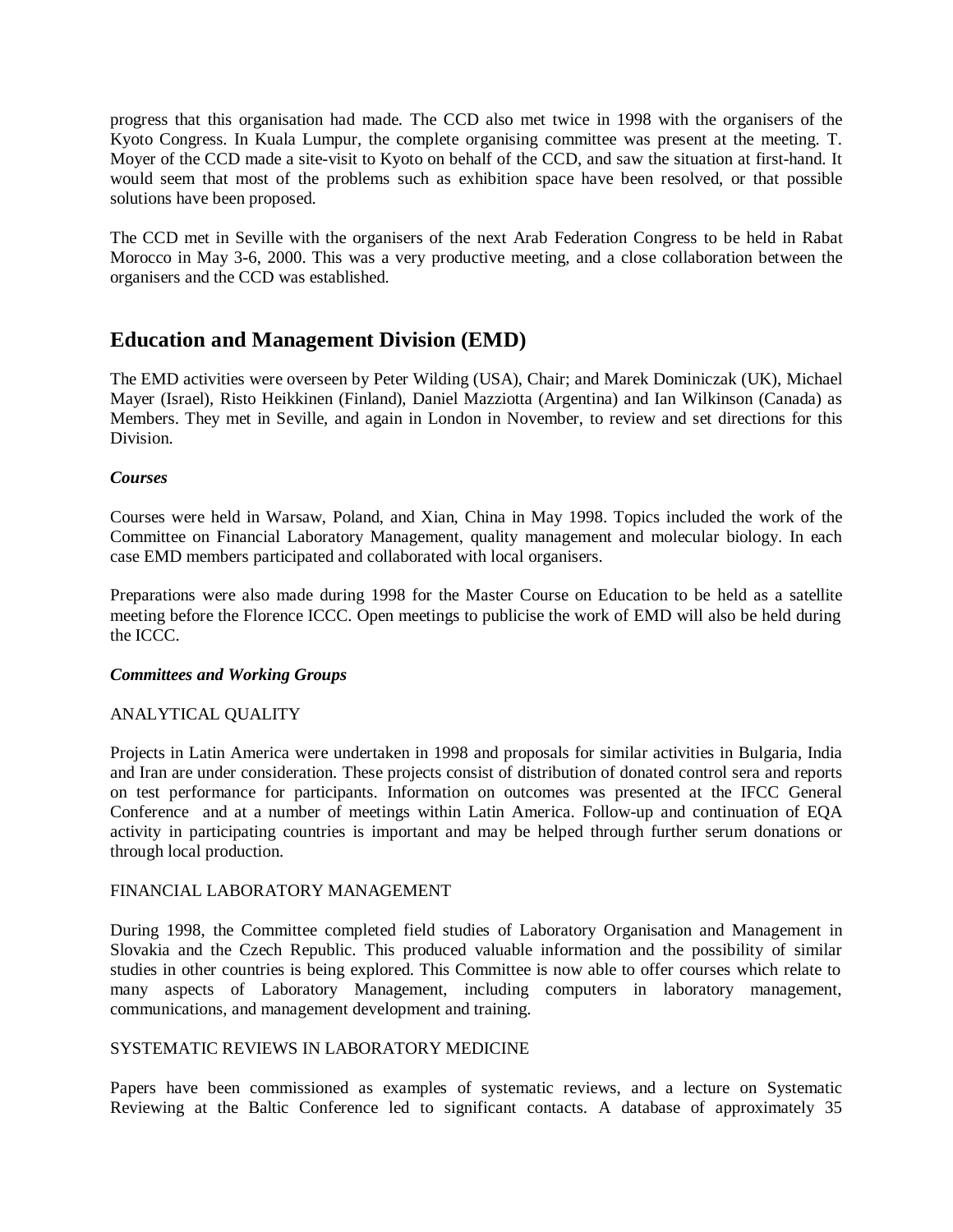appropriate reviews is being compiled from the responses to a questionnaire.

#### CURRICULUM DEVELOPMENT

A proposal for a Committee to work on the topic of curriculum development has been produced. The intention is to examine curricula for medical students and for Clinical Chemists, and such a Committee might have links with Working Groups for specific areas of the world.

# **Scientific Division (SD)**

During 1998, the following people served on the Scientific Division of IFCC: Carl A. Burtis (US) (Chairman), Jean Claude Forest (Canada) (Vice-Chairman), Renze Bais (Australia) (Secretary), Yoshihisa Itoh (Japan), John G Ratcliffe (UK), Rudolph Tauber (Germany), Jos HH Thijssen (Netherlands), Andrew St. John (CH) (Corporate Representative).

Having completed his two terms of office, Renze Bais left the SD on December 31, 1998. He has been replaced by Yoshihisa Itoh (Japan). Jos Thijssen will replace Renze as secretary effective January 1, 1999. In addition, Andrew St. John has joined the SD as its Corporate Representative.

Meetings of SD were held in Seville, Spain in March and in Regensburg, Germany in September 1998

#### *Committees and Working Groups*

SD projects are conducted through Committees and Working Groups. The active units during 1998 are listed below.

#### ADVANCED TECHNOLOGY (C-AT)

Effective December 31, 1998, this Committee will be closed and converted into a Working Group on Microtechnology (WG-M) with L Kricka as Chair. Two documents are being prepared: (1) Potential application, limitation and evaluation of nano- and micro-analytical technology and (2) Report on Antianimal antibody interferences in immunological assays. C-AT members collaborated with the organisation of the 1st Cherry Blossom Symposium on Clinical Laboratory Automation and Robotics, Kochi, Japan, March 29 - April 1, 1998.

#### NOMENCLATURE, PROPERTIES AND UNITS (C-NPU)

During 1998, four documents were submitted to SD for publication. All four documents were accepted as IFCC Technical Reports; one for publication on the IFCC web site, and the other three for publication in relevant journals. Some of the documents have been sent to other international organisations, which may endorse them as relevant to their speciality. Drafts are in progress on tumour markers, dynamic function tests, properties and units in molecular biology, and harmonisation of coding schemes between IUPAC and LOINC. Documents are under consideration in the areas of flow cytometry, definitions of basic concepts in human health, quality assurance related nomenclature, basic metrological concepts and definitions in clinical laboratory sciences, and concepts and terms in toxicology.

Xavier Fuentes-Arderiu has actively collaborated in the preparation of the experimental standard ISO/DIS 15189 Quality Management in Medical Laboratories in the frame Working Group 1 of the ISO/TC 212 Clinical laboratory testing and in vitro diagnostic test systems.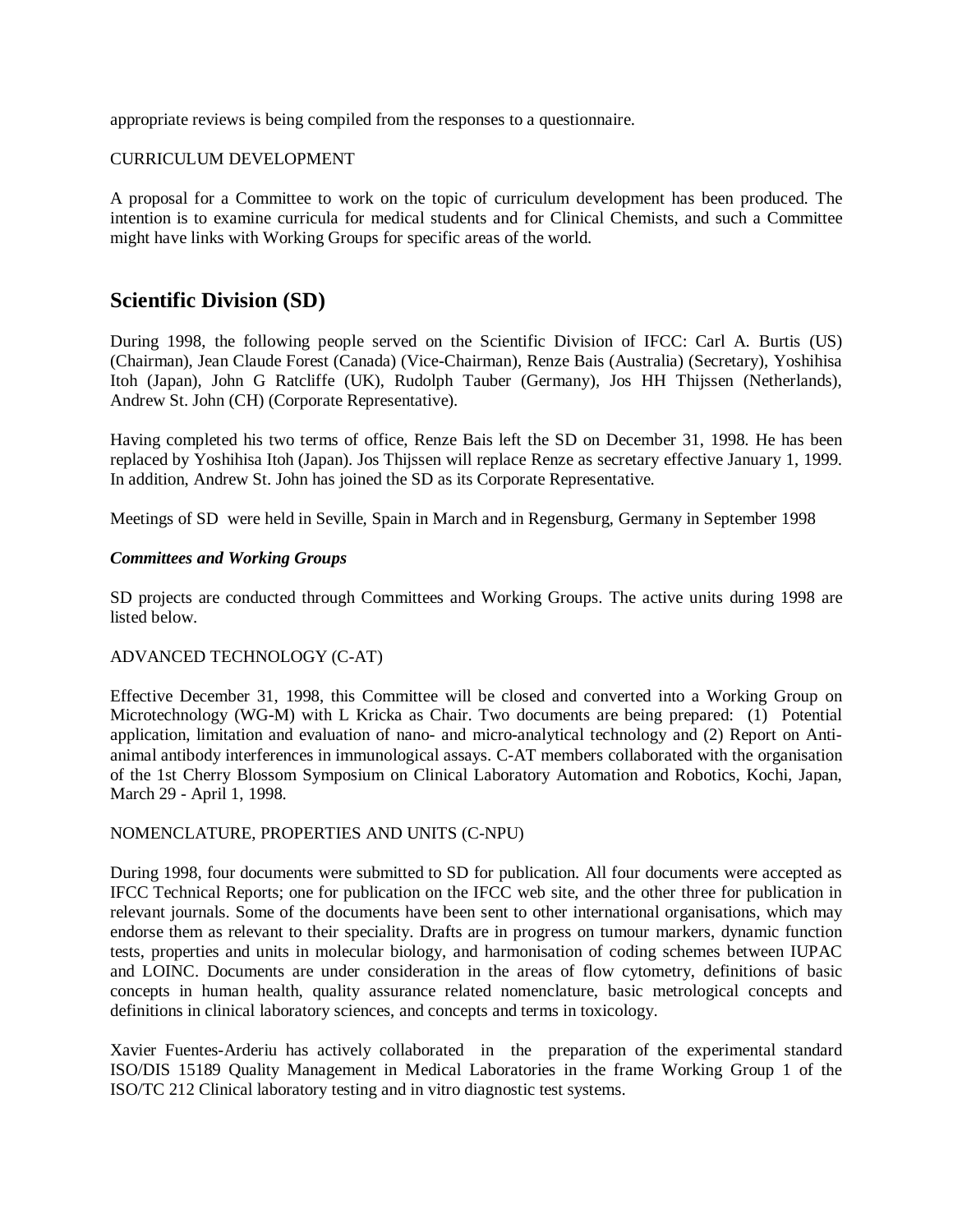#### MOLECULAR BIOLOGY TECHNIQUES IN CLINICAL CHEMISTRY (C-MBT)

To define a priority list of areas needing the Committee's attention, a questionnaire has been prepared to assess the status of such techniques. External quality control programs will also be identified and sources of well-defined DNA and cell banks located. A pilot study was conducted in Finland in which 12 labs (48% of all labs) completed this questionnaire. Results indicated that such tests are mainly used for identification of microorganisms and mutations, HLA-genotyping, and for analysis of genetic defects in haematological diseases, and only in selected cases of monogenic disorders (fragile-X). The situation in other countries will be evaluated with a slightly modified questionnaire.

## PLASMA PROTEINS (C-PP)

The introduction of IFCC BCR CRM470 has resulted in significant changes in reference values for some proteins. This, together with the inadequacy of some of the original studies on which many of the reference intervals for plasma proteins are based, means that new reference intervals for several plasma proteins are now urgently needed. This problem was addressed in a meeting in March 1995 in Frankfurt by German professional societies with the participation of 12 diagnostic companies. A consensus was achieved on the adoption of interim reference intervals. Reference interval data have been derived statistically from some 25,000 samples received by the Foundation for Blood Research, Scarborough, Maine since 1990. This has provided detailed age related reference intervals for all the major plasma proteins that are in the process of publication. The Committee proposes to compare these data with small well-defined groups of different ethnic origin to determine whether these ranges could form the basis of a recommendation.

A project for calibration of CRM 470 for immunoglobulin IgG subclasses is now active under the joint management of C-PP and Dr R Hamilton on behalf of the College of American Pathologists. An analytical protocol is being drawn up and a meeting is proposed to discuss the value assignment. Seven laboratories from the USA and Europe have offered to participate, free of charge, in the value assignment.

An International quality assurance survey to assess the value of CRM 470 aims to document the uptake of CRM 470 as the prime reference material in use by organisations producing calibration materials and kits for serum protein estimations and to assess the degree of harmonisation produced. Samples were distributed to 3930 laboratories in eleven countries in February-March 1993 prior to the release of CRM 470. The second distribution will soon take place. The data obtained from all the surveys will be examined for trends reflecting increased usage of CRM 470 and published.

#### STANDARDISATION OF CLINICAL FLOW-CYTOMETRY (C-SCFC)

The goals of the C-SCFC are to prepare and organise documents, recommendations and workshops leading to the standardisation of clinical flow cytometric measurements. In pursuit of these goals, the C-SCFC has prepared documents on the flow cytometric immunophenotyping of haematological malignancies, absolute CD4+ T lymphocyte counting, and ploidy analysis of exfoliated bladder tumour cells. In addition, documents from the European Working Group on Clinical Cell Analysis on enumeration of CD34+ haematopoietic stem and progenitor cells and on characterisation of platelet function were endorsed.

The Committee has also prepared a electronic Database on quality assurance studies on clinical applications of flow cytometry. (Orfao A. http://www.usal.es/)

The Committee is collaborating with the International Society for Analytical Cytology, the European Working Group on Clinical Cell Analysis, and the Sociedad lbérica de Citometria, and a workshop on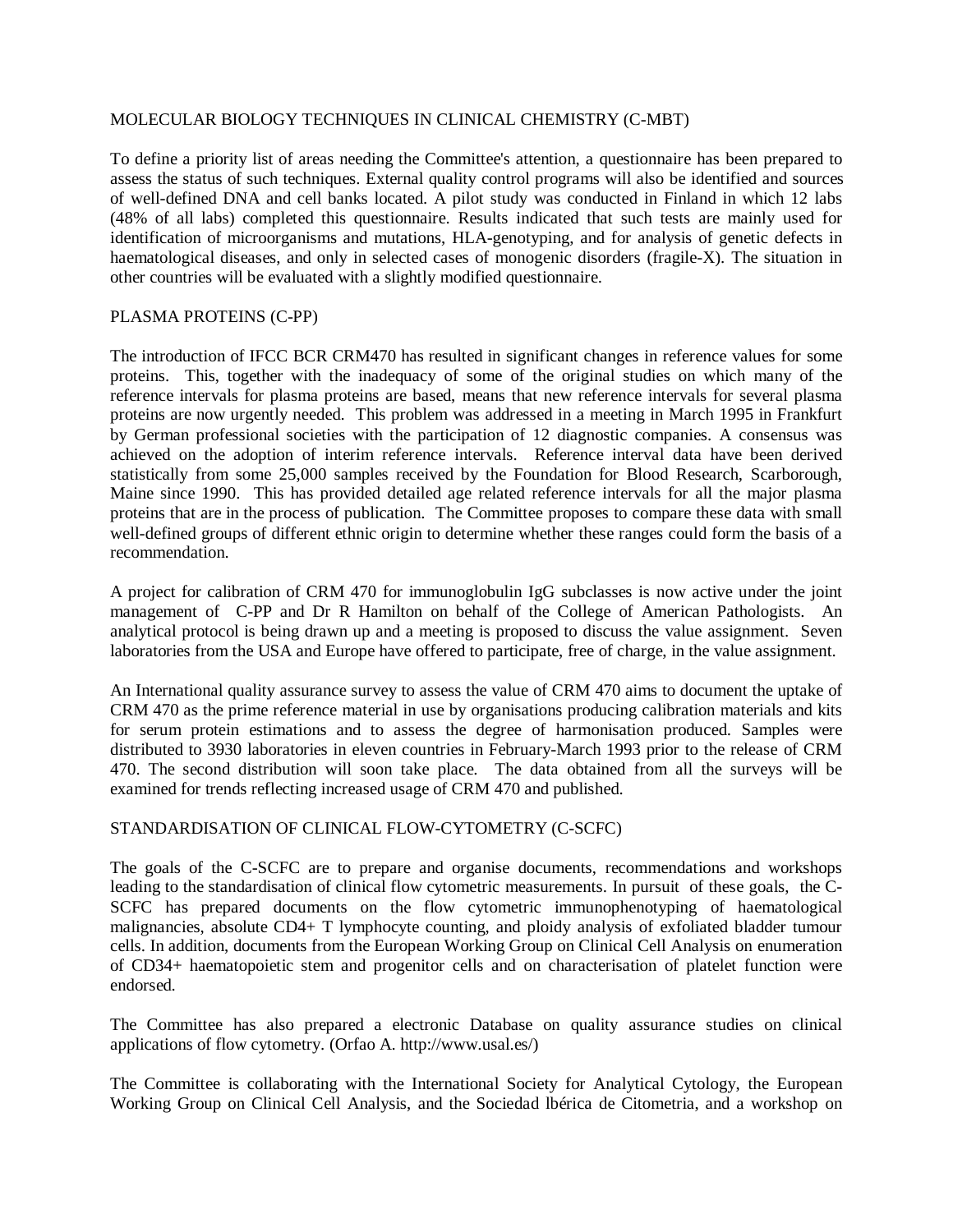flow cytometry has been organised for the IFCC Congress in Florence.

## MARKERS FOR BONE TURNOVER AND BONE DISEASE (C-MBTBD)

Bone formation markers have been described that are derived from different phases of bone formation: matrix synthesis, matrix maturation and matrix mineralisation. For each phase there are several assays available. Matrix synthesis is measured by the assays for the carboxy- (PICP) or aminoterminal (PINP) propeptides of type I procollagen. Matrix maturation is reflected by alkaline phosphatase assays and matrix mineralisation by osteocalcin. All these assays are performed in serum. The initial goal of the C-MBTBD is to begin efforts to standardise assays for one analyte from each assay family: PINP, bone ALP and osteocalcin. Most of the bone degradation markers are collagen cross-links or telopeptides. Because the Centers for Disease Control and Prevention is working on the standardisation of the pyridinoline cross-links, the C-MBTBD committee intends to concentrate on the type I collagen telopeptide assays Ntx, CrossLaps and ICTP.

#### STANDARDISATION OF MARKERS OF CARDIAC DAMAGE (C-SMCD)

The C-SMCD was created by IFCC in 1997, inviting members from the established American and European groups to become members of this Committee. The C-SMCD now has 24 Associate Members, 18 appointed by National Societies and six appointed by Corporate Members.

The first meeting of the Committee was held in Seville, during the IFCC General Conference. In this occasion, an open meeting was also held to present the project of the Committee to all interested people.

C-SMCD met for a second time in Sorrento (Italy) before a two day expert panel meeting (May 25-26, 1998) on cardiac markers organised by Roche Diagnostics. During this meeting, M. Panteghini gave a presentation entitled "Towards a comprehensive approach in standardisation of markers of cardiac damage: the role of the IFCC Committee". The proceedings of this meeting have been recently published as Supplement (November 1998) of the European Heart Journal. Members of the C-SMCD also met in Chicago (July 1998) during AACC annual meeting.

The current activities of the C-SMCD are to:

- Produce a position paper on the "Use of biochemical markers in acute coronary syndromes"
- Conduct an international survey on the use of cardiac markers
- Participate in the Bergmeyer Conference (February 1999)
- Organise an open meeting with companies interested in C-SMCD
- Organise a satellite meeting of the IFCC WorldLab
- Schedule an open meeting during the WorldLab 99.
- Propose, in cooperation with the AACC Subcommittee on Troponin I, the preparation and evaluation of proposed Reference Materials and different pairs of antibodies for this marker.
- Standardise immunoassays for myoglobin determination.

#### STANDARDISATION OF COAGULATION TESTS (C-SCT)

This Committee was organised in 1998 and is a joint activity of the IFCC and the ISTH. The initial goal of the C-SCT is to bring together the expertise of IFCC in Reference Method development for substances of "traditional" clinical chemistry and the expertise of the SSC of the ISTH in the development of Reference Preparations ("Standards"). The initial efforts of the C-SCT are directed to developing guidelines for standardisation of those coagulation tests that are amenable to the complementary Reference Method -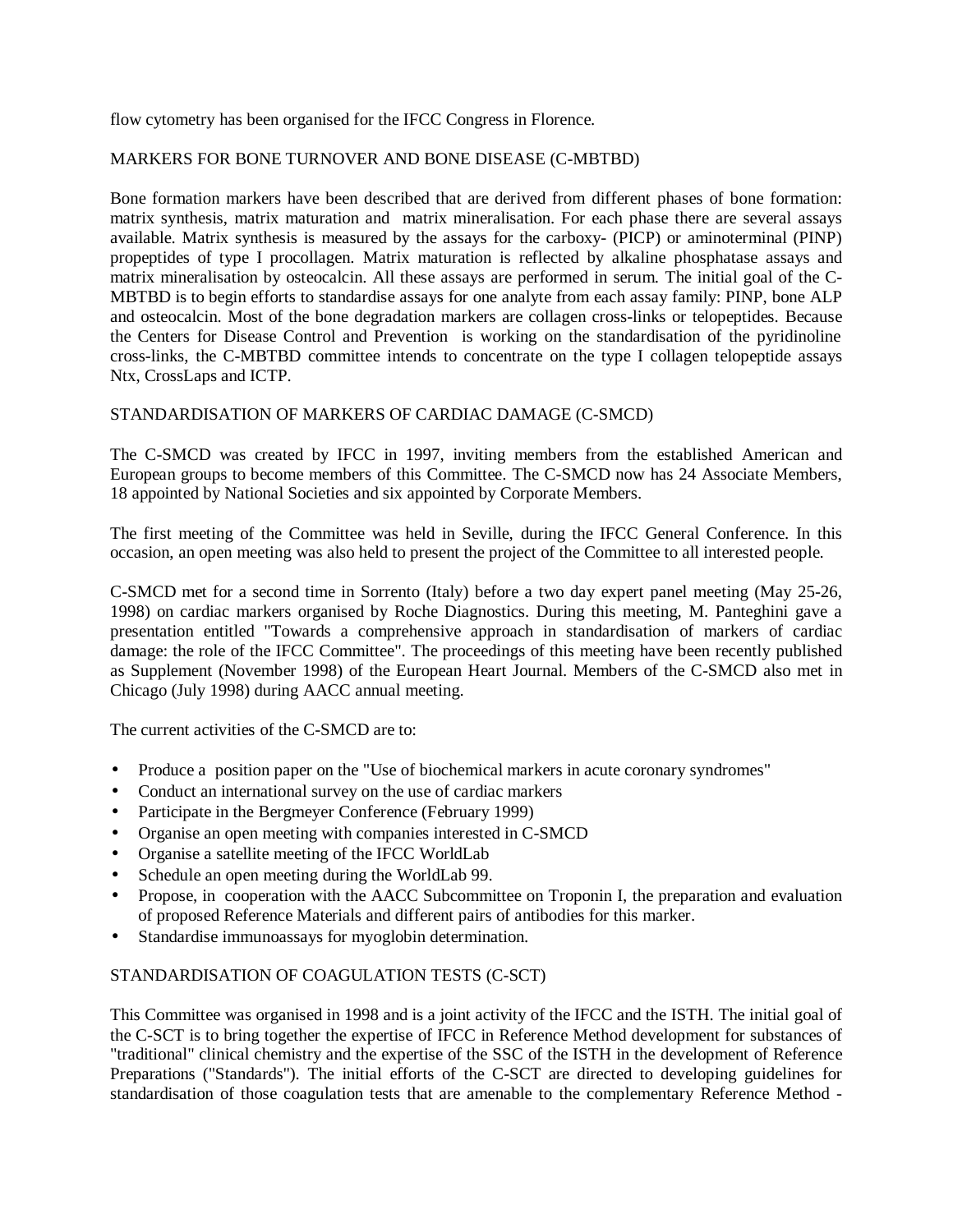Reference Preparation approach. These guidelines are intended to describe strategies by which the many variables that influence the accuracy and comparability of coagulation tests can be controlled and the information content of the assays improved. Prerequisite to this is the development of reference methods and reference preparations that can be concordant with fundamental metrological principles. One subgroup of the C-SCT is drafting provisional guidelines for reference methods and reference preparations for a proteinase precursor and its proteinase activation product (Protein C and activated Protein C), and a proteinase inhibitor (antithrombin). A second sub-group is defining requirements for control of preanalytical variables for coagulation testing The challenge of "post-analytical" considerations will be the focus of a third sub-group.

## SELECTIVE ELECTRODES (WG-SE)

Dr WR Külpmann has taken over as Chair of this group. Work is proceeding on total carbon dioxide, ionised chloride, and ionised magnesium methods.

#### STANDARDISATION OF IMMUNOASSAYS FOR URINARY PROTEINS (WG-SIUP)

This WG was closed as it was not possible to obtain the necessary corporate funding to develop and certify an International Reference Preparation for Urine Proteins.

## STANDARDISATION OF HUMAN CHORIONIC GONADOTROPIN (WG-SHCG)

The goal of the WG is to assist users and manufacturers in improving the clinical utility of hCG assays by:

- Encouraging adoption of unambiguous nomenclature for hCG-related molecules.
- Organising production of reference preparations for six important molecular forms of hCG.
- Working to improve the quality of control materials for hCG assays.

Good progress has been made towards each of these objectives, and it is anticipated that this project will serve as a model for improved standardisation of other protein immunoassays.

#### STANDARDISATION OF LP (a) (WG-LP (a))

The IFCC lipoprotein(a) standardisation project aims to improve Lp(a) measurement by introducing a secondary reference material for use by manufacturers of diagnostic assays. Four proposed reference materials (PRMs) have been compared for their analytical performance, commutability, and method harmonisation in 27 optimised  $Lp(a)$  test systems.

On the basis of these results and documented stability, PRM 2B will be used as the common calibrator in the final harmonisation study. Provided there is improved comparability of Lp(a) values of samples tested in standardised assays, PRM 2B will be certified as the secondary reference material for Lp(a).

#### STANDARDISATION OF HbA1c/ GLYCOHEMO-GLOBIN (WG-HbA1c)

The goal of the WG-HbA1c is to develop a scientifically based reference system that will act as the basis for ultimate standardisation of all HbA1c assays.

The reference system is based on HbA1c, which is the major glycohemoglobin in human blood. It is biochemically characterised as the stable adduct of glucose to the N-terminal Valine of the  $\beta$ -chain of HbA0: [N-(1-deoxyfructosyl)haemoglobin]. Both HbA0 and HbA1c were isolated, purified to homogeneity and characterised. Mixtures of HbA0 and HbA1c were used successfully to calibrate the new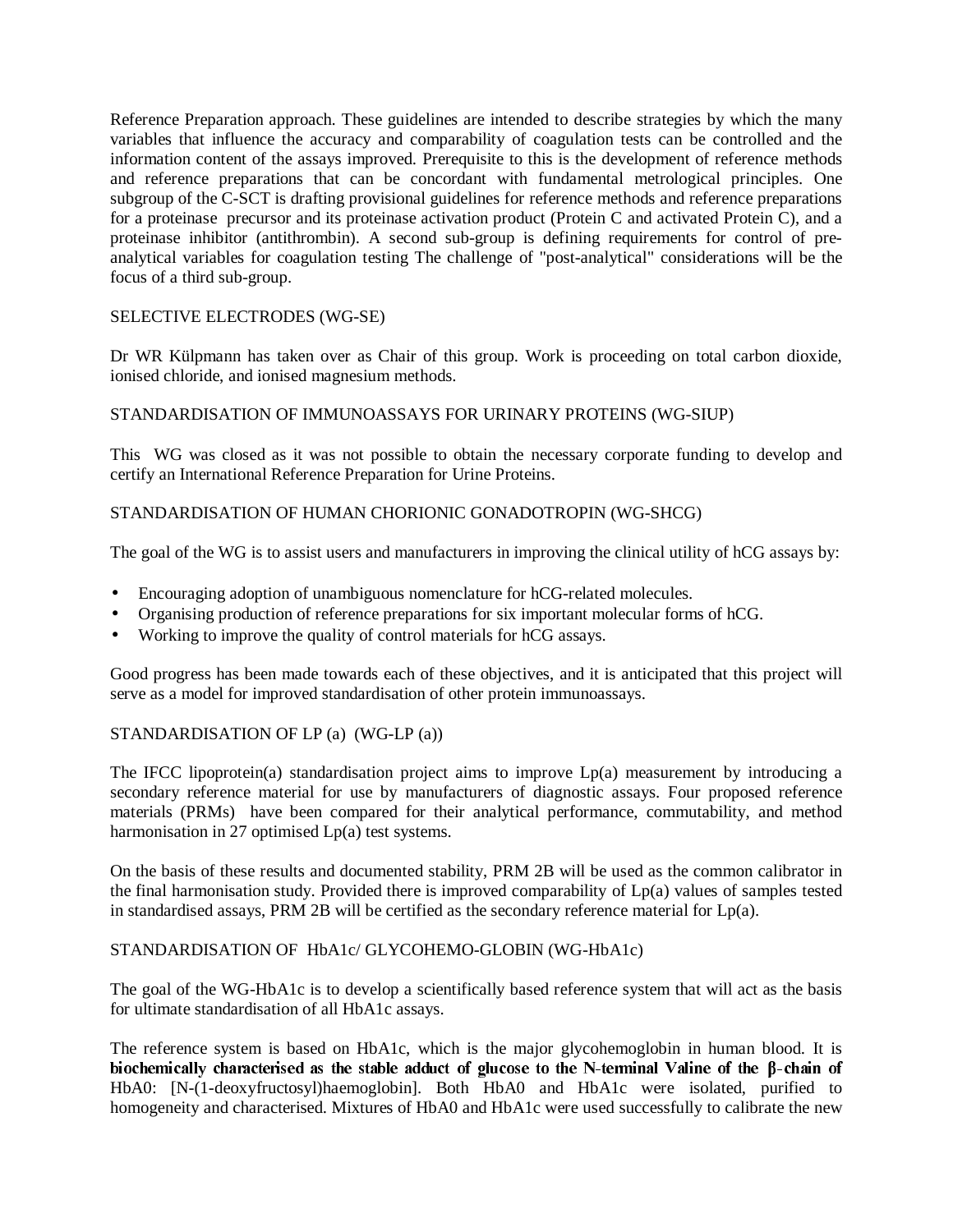reference methods.

Two candidate reference methods have been developed which specifically measure the glycated Nterminal residue of the  $\beta$ -chain. After haemoglobin is cleaved into peptides by a proteolytic enzyme, the specific glycated and non-glycated N-terminal hexapeptides of the  $\beta$ -chain are subsequently measured by either HPLC/MS or by HPLC followed by capillary electrophoresis with UV detection. For the implementation and maintenance of the new reference system, an international network of 12 reference laboratories has been established.

For the adjustment of calibrators of routine methods a candidate secondary reference material with negligible matrix-effect has been developed. Long-term stability and suitability for all kind of methods has been tested in a intercomparison study.

For implementation, commercial assays will be adjusted to this new reference system. Secondary reference materials and a transfer protocol will be provided to all interested parties including diagnostic companies in order to enable them to adjust their routine tests to the new reference system. Reference intervals for non-diabetics and target values for optimal therapy in patients will also be adjusted. A future activity of the WG is to 'translate' the HbA1c values observed in the DCCT and other important clinical trials into values based on the new reference system.

#### PSA STANDARDISATION (WG-PSA)

NIBSC is evaluating the Stamey/IFCC PSA preparations for storage, stability and other characteristics to determine suitability for WHO standards. If suitable, NIBSC will then submit a formal application to WHO for having the preparations considered as a WHO standard.

#### CALIBRATORS IN CLINICAL ENZYMOLOGY (WG-CCE)

During the year considerable progress was made in establishing six IFCC reference methods for enzymes at 37°C, training collaborating laboratories in anticipation of re-certification of BCR reference materials, and development of enzyme reference materials for amylase and lipase at 37°C.

At the meeting at the IRMM on June 16, 1998, it was resolved to develop IFCC reference procedures for the measurement of catalytic activities of enzymes at 37° C. Protocols were discussed with the laboratories who had agreed to participate in a training exercise for the re-certification of the BCR enzyme reference materials. On the basis of the participants' comments the documents were modified and agreed upon.

In order to evaluate the new reference procedures and to demonstrate the ability of the participating reference laboratories to carry out the analytical work according to the requirements of the standard operating procedures, it was decided to perform a training exercise prior to the re-certification campaign. Based on the experience of the training exercise the reference laboratories will start with the recertification campaign for the CK-, LD-, GGT-, and ALT- BCR reference preparations in February 1999. The results of re-certification will be reported at the IFCC WorldLab 99 in Florence.

For Amylase, it will be necessary to transfer the IFCC 30°C method to a 37°C standard operating procedure. A first draft will be prepared for the WG meeting in June 1999 in Florence. For ALP the selection of an appropriate buffer (AMP, MEG or DEA) will be most critical. For Lipase there exists a BCR reference material. An IFCC reference procedure including the preparation of a suitable substrate needs to be developed urgently.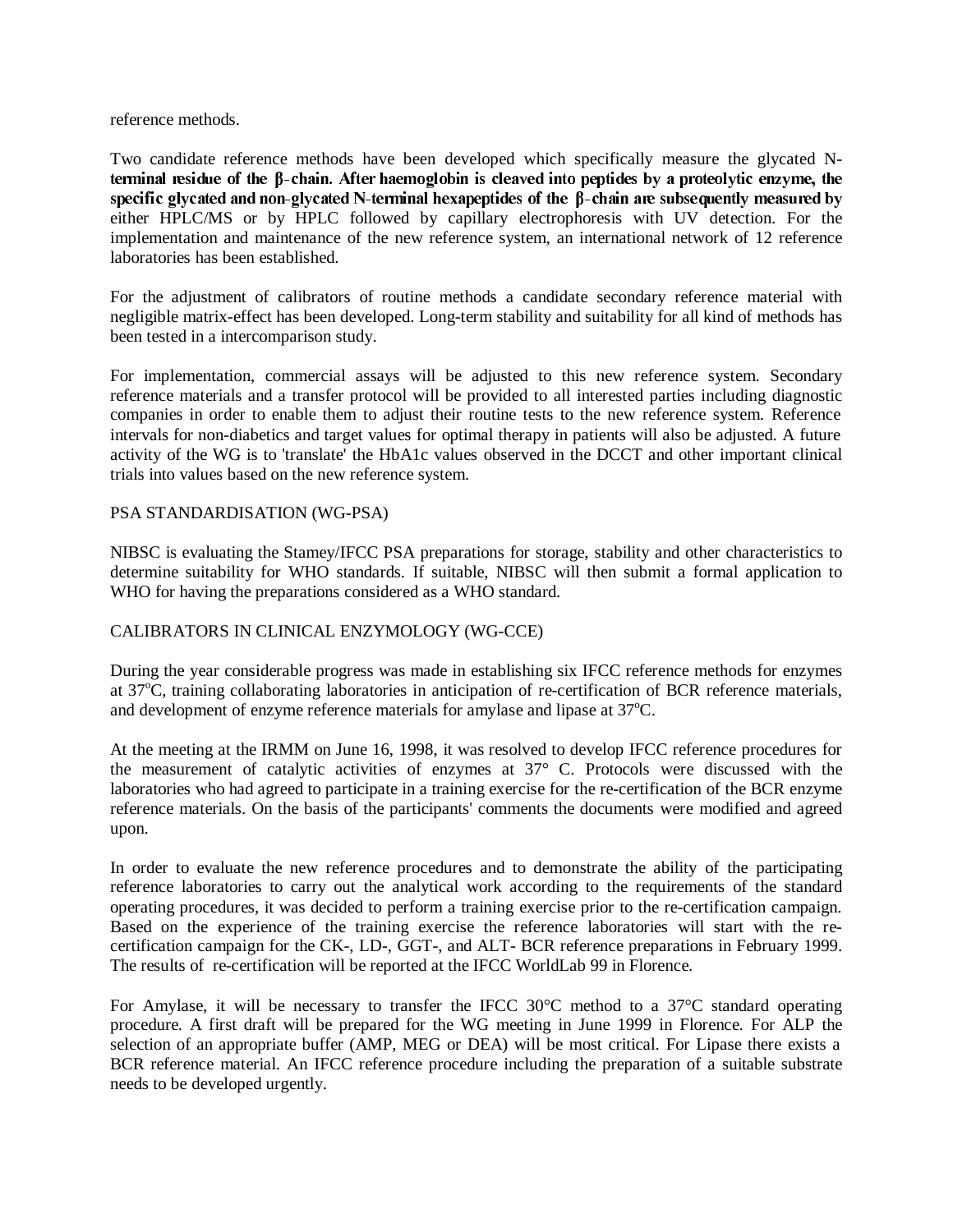The IRMM plans the provision of additional reference materials for ALP and AST. Commercial suppliers are providing two different preparations for each of the enzymes. A selection will be made on the basis of commutability studies.

#### STANDARDISATION OF CORTISOL MEASUREMENTS (WG-SCM)

The IFCC Working Group for Standardisation of Cortisol Measurements is preparing and validating a panel of cortisol reference materials to be used to standardise cortisol test systems. This panel of samples consists of 35 sera obtained from 'single blood donations' whose cortisol content have been established by an ID GC/MS method in two reference laboratories. The next step is to distribute aliquots of the panel to the companies who have declared their interest in evaluating their cortisol test system. The mathematical relationship between the results will then be used to evaluate the validity of the manufacturers' calibration procedure. It is anticipated that this project will serve as a pilot study and model for standardising test systems for other steroid hormones of clinical interest.

## PATIENT SAMPLE IDENTIFICATION (WG-PSI)

Sample misidentification can result in severe consequences for the patient. To explore this critical area of health care delivery with an integrated vision of the problem, the IFCC has organised a Working Group on Patient/Sample Identification (WG-PSI). Its first activity has been to develop a questionnaire to be used to collect information from a variety of hospitals about their systems for sample/patient identification.

In addition, the WG is considering the need to:

- harmonise the requirements of a fail-safe identification system and protection of confidentiality, with special focus on electronic transfer of data
- develop a permanent identification for long term storage of samples
- resolve the requirement to store a larger amount of information on a tube to ensure easy identification at any time and in any place without the help of a data base (self-informative tube)
- resolve the potential conflict between the above mentioned concept and the need to reduce the volume of drawn blood (and consequently the size of tubes
- Apply these concepts to containers of biological materials other than tubes (e.g. smears or small paraffin-embedded histological pieces).

#### *Relations with International Organisations*

Collaboration with other international scientific or standardisation organisations is a vital part of SD's work. Continuing relations with the organisations listed below have helped in the development of many SD projects.

Four projects (urinary proteins, enzyme calibrator, hCG, HbA1c) have been identified as possible joint projects between the IFCC and the Institute for Reference Material and Measurement (IRMM). Meetings between representatives of the IFCC and IRMM have been held and joint draft proposals have been prepared for the enzyme calibrator material and HbA1c.

The IFCC President, Professor McQueen, Vice-President, Professor Müller and SD Chair, Dr Burtis met with the President and Executive Director of the National Committee for Clinical Laboratory Standards (NCCLS) in Chicago at the AACC Congress. It was agreed that there would be continued cooperation between the two bodies.

The IFCC was asked to nominate a member to the NCCLS Subcommittee on Free (Non-Protein-Bound)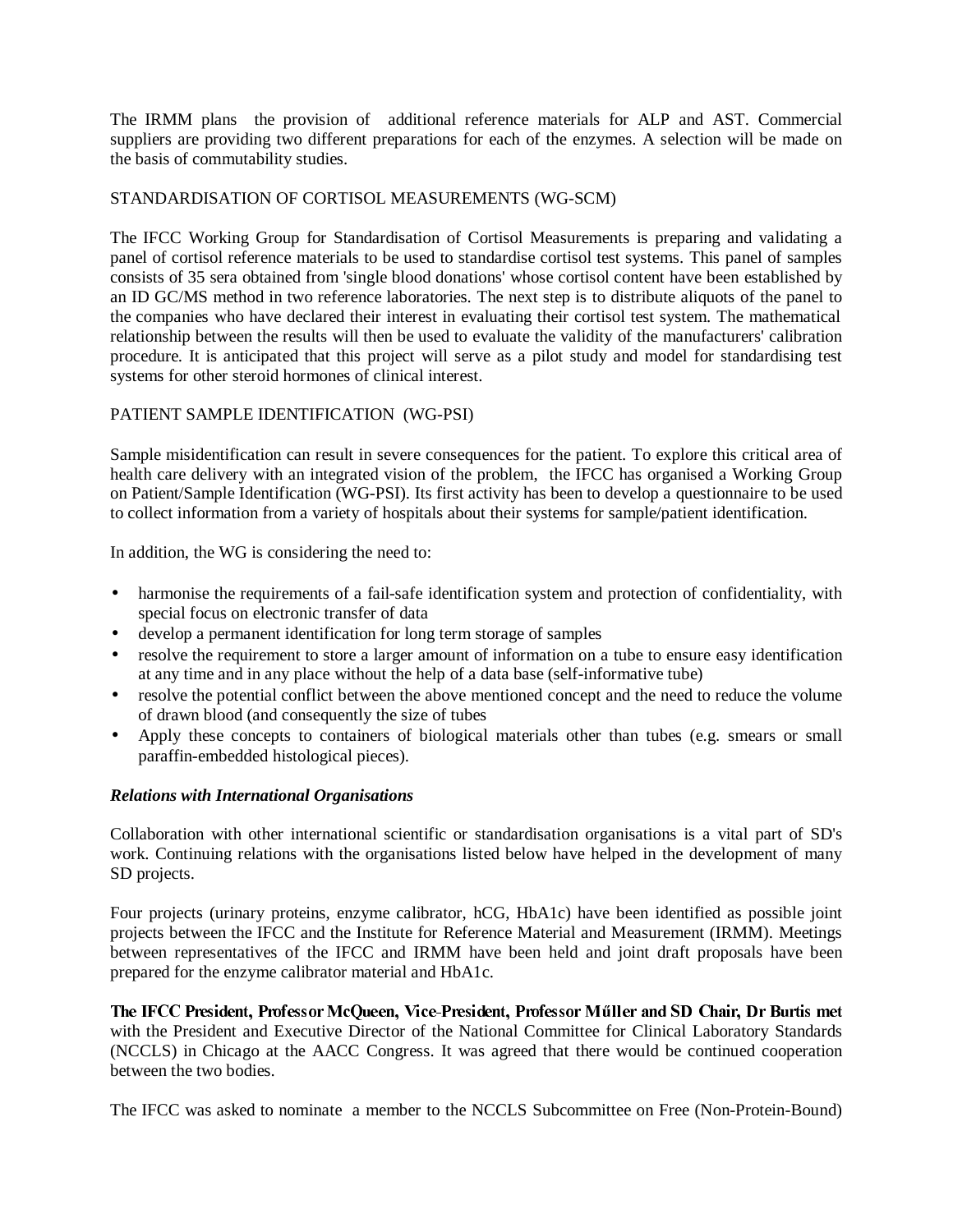Hormones: Definition of Quantities, Specimen Choice, and Methods of Quantitative Analysis. Professor Thienpont, Chair of the WG-SCM was nominated and has agreed to serve in this capacity.

Collaboration is also proceeding with the National Institute of Biological Standards and Control (NIBSC). Stability studies of PSA reference materials, with a view to submission as a WHO standard by autumn 1999, are still in progress. Close collaboration continues with WG-HCG on the preparation of standards for HCG-related substances.

A joint Committee between the IFCC and the International Society for Thrombosis and Haemostasis (ISTH) has been formed and had its inaugural meeting at the General Conference. A second meeting of this Committee was held in Ljubljana, Slovenia in conjunction with the 44th Annual Meeting of the Scientific and Standardisation Committee (SSC) of the International Society on Thrombosis and Haemostasis (ISTH).

#### *International and Regional Congresses*

Communication of SD programs and results is aided by participation in international meetings, through symposia and poster presentations. In 1998 the SD were active at the 8th Asian-Pacific Congress of Clinical Chemistry Kuala Lumpur. In conjunction with the C-MBTBD, a symposium on Bone Markers was organised for this Congress.

Planning is well advanced for participation in the 17th International Congress of Clinical Chemistry in 1999, in the WASP triennial congress in Sao Paulo, Brazil, and the first AFCB Congress in Rabat, Morocco in 2000.

#### *Conferences*

#### ARNOLD O. BECKMAN EUROPEAN CONFERENCE

A successful meeting entitled Frontiers in Molecular Basis of Disease: Cytokines, Apotoses, Acute Phase Reactants was held in Regensburg on 17-19 September, 1998.

#### IFCC ROCHE CONFERENCE

The first IFCC/Roche conference was held in Singapore, March 15-18, 1998 at Raffles City Convention Centre, Singapore. The title of the Conference was Human Genomics: The Basis of the Medicine of Tomorrow. The C-MBT was involved in the preparation of the program and also organised and conducted a training workshop on molecular biological techniques.

# **Nominations Committee**

The Nominations Committee for the 1999 EB elections was chaired by Dr Mary Burritt, and other members were José Abol Corrêa, Peter Garcia-Webb, Gerard Siest and Yang Zhen-Hua. In consultation with the Executive Board, the Rule governing voting procedures at the Council meeting was revised to reduce the time taken in conducting the ballot. Nominations for EB officers and members were sought from Member societies and will be voted on at the June 1999 meeting of Council.

# **Publications**